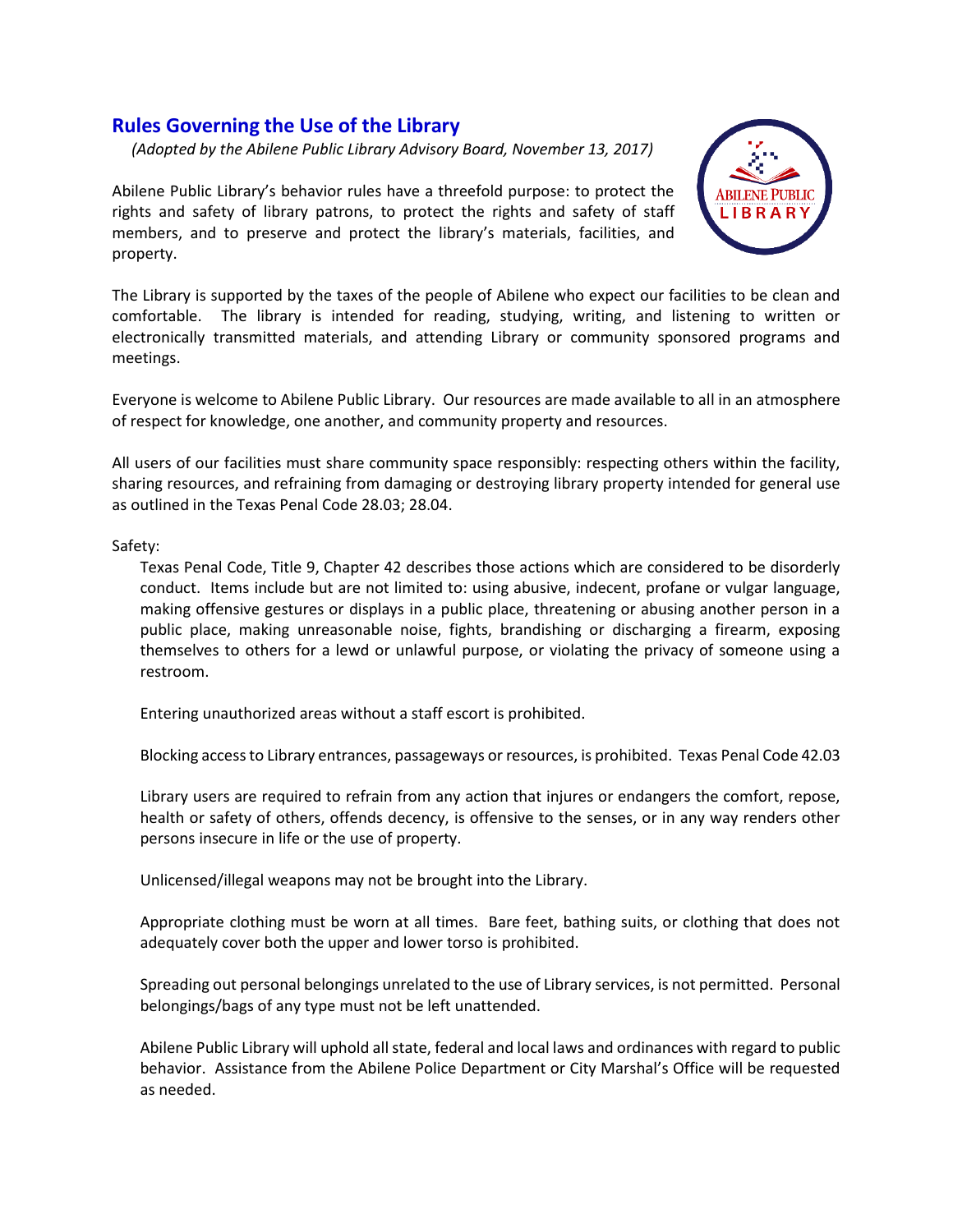Responsible Behavior:

We welcome service animals to the Library. Pets are not permitted. Under the Americans with Disabilities Act (ADA), a public entity may ask an individual with a disability to remove a service animal from the premises if –

- 1) The animal is out of control and the animal's handler does not take effective action to control it; or
- 2) The animal is not housebroken.

No smoking within 20 feet of any operable door or window (pursuant to City of Abilene Ordinance 69- 2006). This includes use of tobacco products or electronic cigarettes and personal vapor devices.

Possession or use of alcohol and/or illegal substances is strictly prohibited on City of Abilene property. Patrons may not be under the influence of alcohol or illegal drugs while using Library facilities. Texas Penal Code 49.02

All users are required to follow Abilene Public Library's Internet Use Policy (see separate document) whether using a public computer or personal internet accessible device.

Library materials must be checked out, before taken into personal possession. If Library staff/security has reasonable suspicion that a person is attempting to exit the building with Library materials prior to them being checked out, the individual may be questioned. Library staff may ask them to open any bag or backpack for visual inspection. Theft of City of Abilene property is a serious offense and may result in permanent exclusion from all Library facilities and/or arrest.

Non-alcoholic beverages with caps or covers are permitted inside library facilities. This does not include pop-top cans. Please be careful with your beverage, to avoid damage to books or library furnishings. All library facilities maintain a no-food policy for open areas accessible to the public. In special circumstances, food may be consumed with prior permission during specific programming in specific areas.

Solicitation is not permitted inside of the library. Solicitation includes the request for funds, general assistance, or transportation, directed to library staff or the members of the public.

Restrooms may only be utilized for their intended purpose and for washing of hands and face. No bathing, shaving, washing or drying of clothes or dishes is permitted.

Sleeping in the Library is prohibited; children younger than 10 are exempt if in the care of an adult.

Leaflets or posters may be submitted to the Library Director or Branch Manager at each library facility for public posting. Priority will be given to non-profit groups and local community groups. Leaflets or posters submitted by businesses or on behalf of individuals will not be posted or approved for distribution.